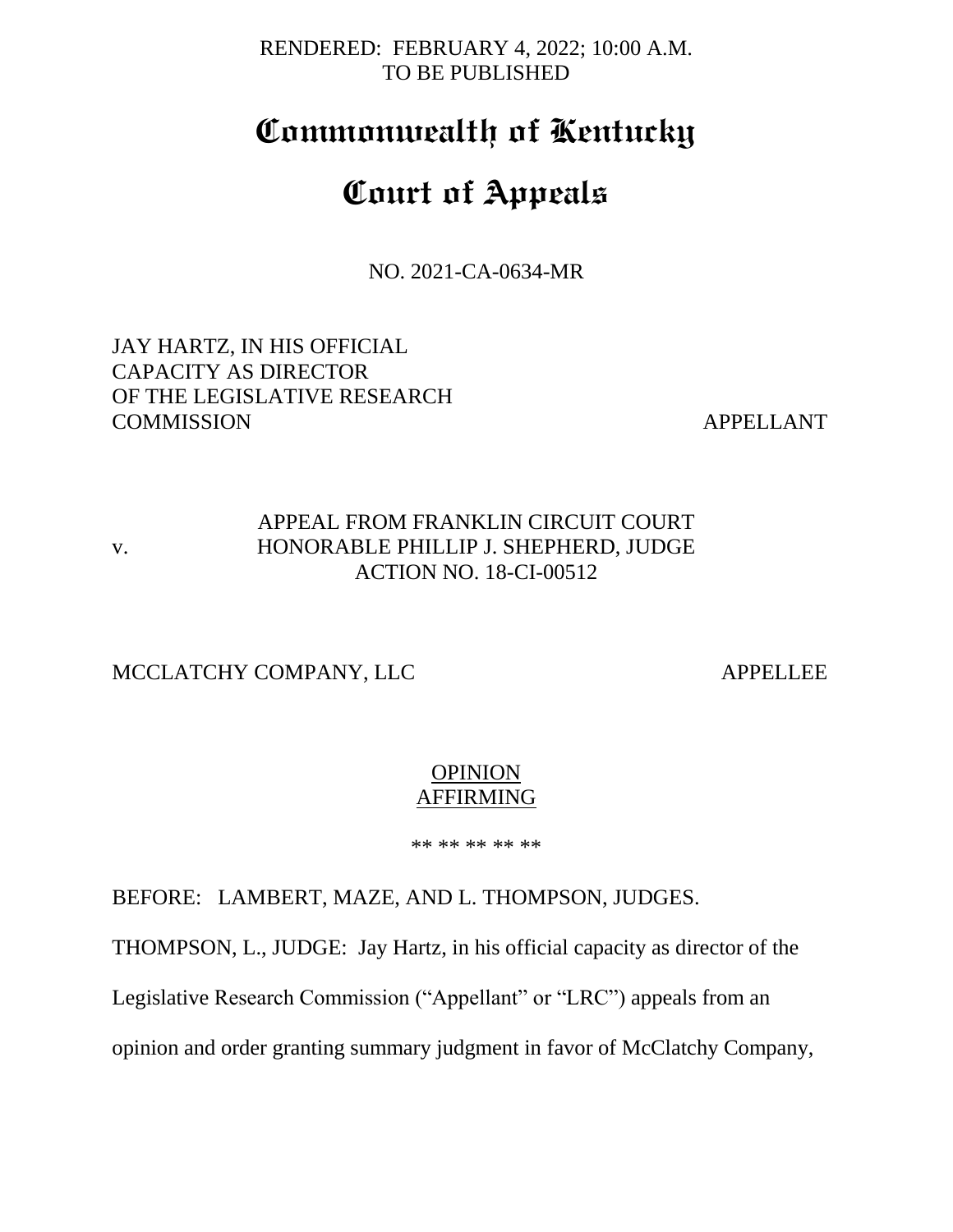LLC ("Appellee"), and from an order granting Appellee's motion for attorney fees. For the reasons addressed below, we find no error and affirm the orders on appeal.

### **FACTS AND PROCEDURAL HISTORY**

On March 9, 2018, Appellee,<sup>1</sup> through its employee, Daniel Descrochers, sent an open records request to the records custodian of the LRC. Descrochers sought records of a complaint made by an LRC staffer against Representative Jim Stewart III on February 6, 2015, along with records of any meetings held with Stewart on February 9, 2015, and any agreement stating that Stewart was to have no contact with the staffer.

On March 14, 2018, LRC General Counsel Greg Woosley denied the open records request based on Kentucky Revised Statute ("KRS") 61.878(1)(a), (h), (i), and (j), and Section 43 of the Kentucky Constitution. Specifically, the LRC claimed that the records were not subject to release because they would constitute an unwarranted invasion of privacy, would constitute a premature disclosure of an internal investigation, and would improperly disclose preliminary drafts, notes, and recommendations. About two weeks later, Appellee sent a second request to Mr. Woosley stating that in response to the issue of invasion of

 $<sup>1</sup>$  The current parties have been substituted for the original parties. Jay Hartz succeeded David</sup> Byerman as director of the Legislative Research Commission. McClatchy Company, LLC is now the parent company of the Lexington Herald-Leader.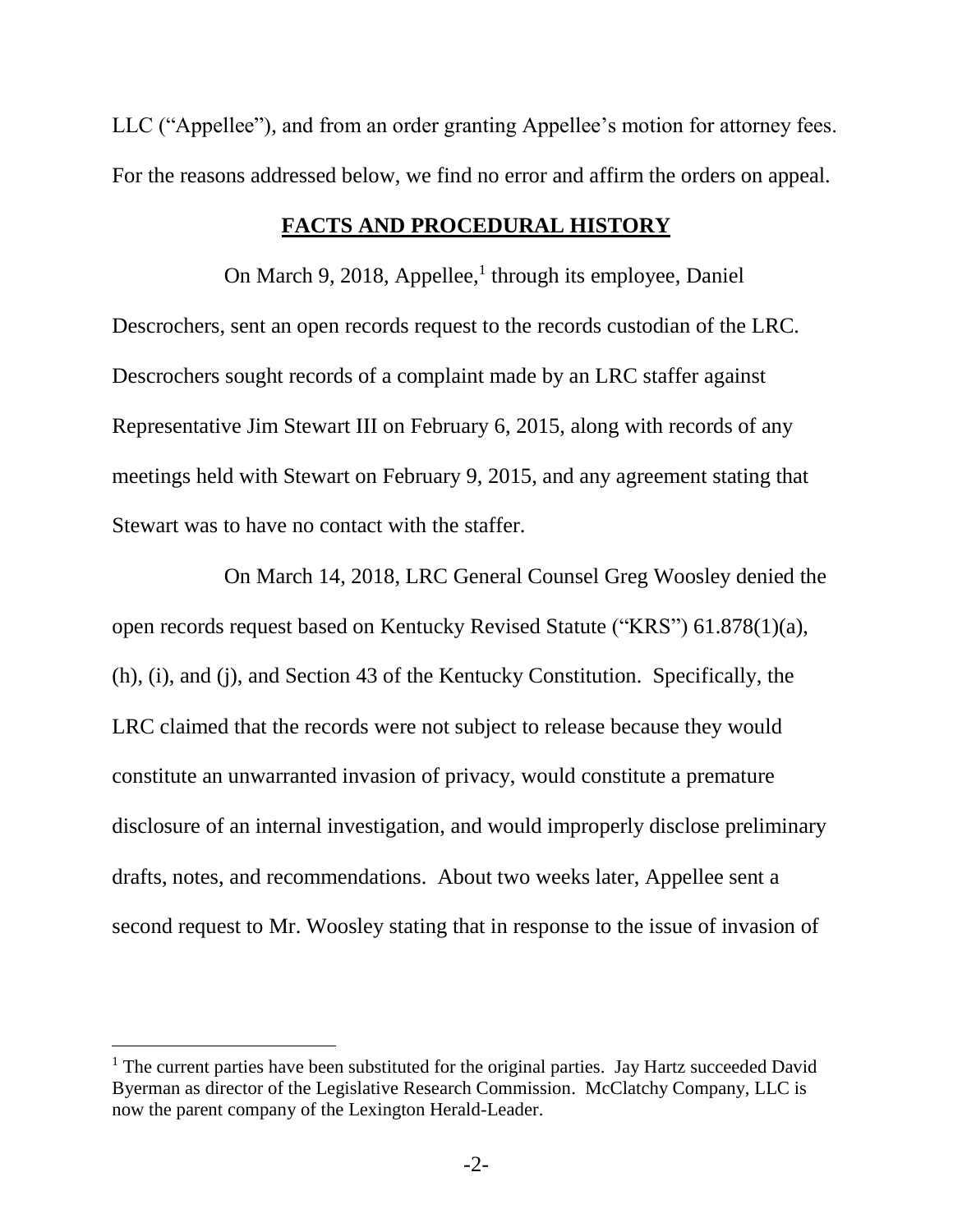privacy, it would accept redacted documents concealing the name of the staffer. The LRC did not respond to this request.

Appellee sent another letter to the LRC on April 12, 2018, asking it to review the denial of the first request and lack of response to the second request. After no response was received, Appellee filed a complaint on May 14, 2018, with the Franklin Circuit Court pursuant to KRS 7.119(3). <sup>2</sup> On that same day, the LRC issued a decision affirming then-director David Byerman's decision denying disclosure of the requested records.

The matter proceeded in Franklin Circuit Court, whereupon Byerman filed a motion to dismiss. Byerman asserted the defense of legislative immunity under Section 43 of the Kentucky Constitution and the common law, as well as additional bases for the dismissal. Byerman argued that Appellee's complaint alleged that any requested records were gathered during a session of the General Assembly and in furtherance of a legislative branch investigation into a legislator's conduct pursuant to Section 39 of the Kentucky Constitution. Further, Byerman maintained that KRS 7.119(3) did not operate as an express waiver of legislative immunity.

 $2$  KRS 7.119 was amended effective June 29, 2021, which, among other changes, eliminated the right of review before the Franklin Circuit Court. As discussed below, the amended version of KRS 7.119 does not have retroactive application. Accordingly, we will apply the version of KRS 7.119 that existed at the time of the filing of the complaint.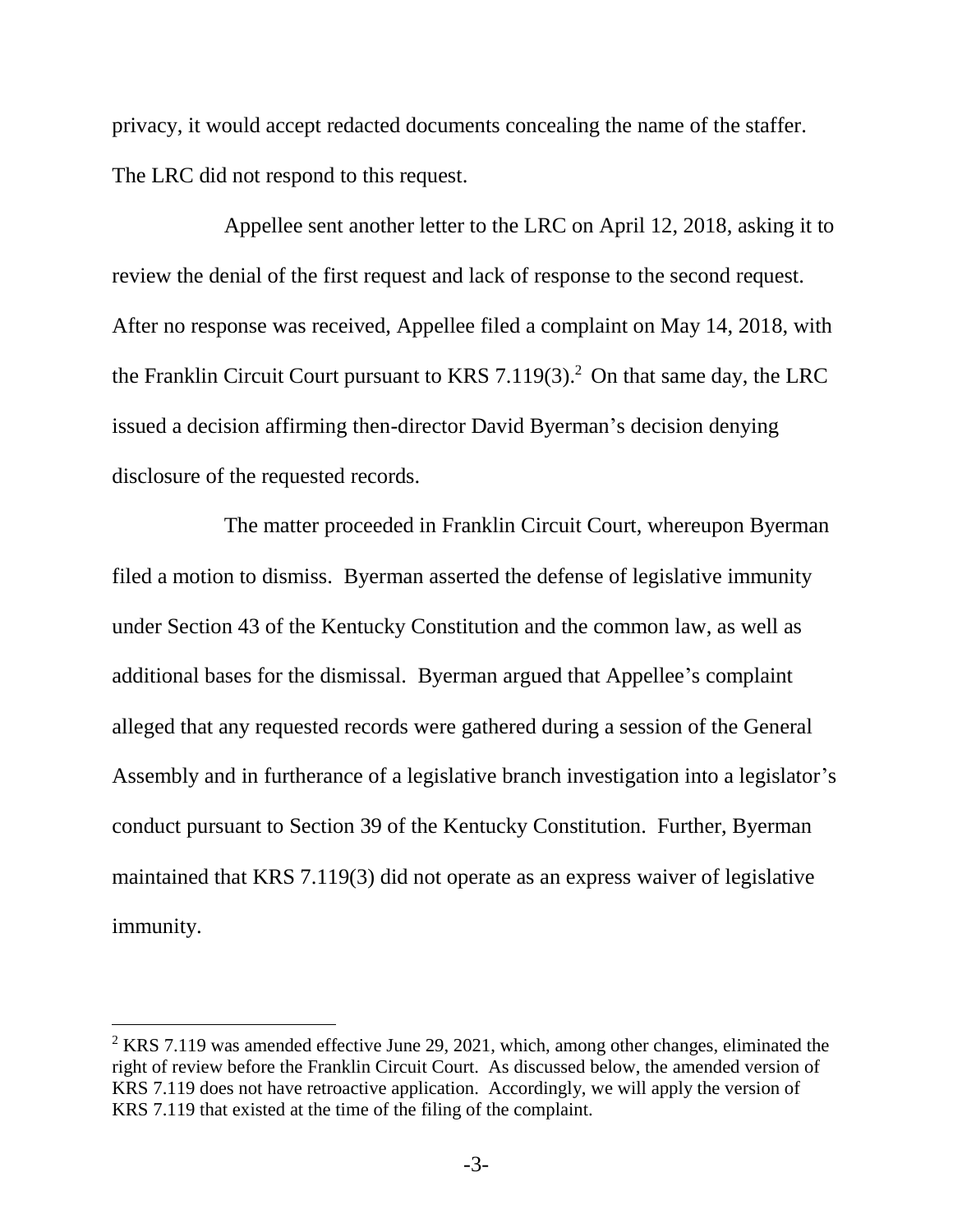A hearing on the motion was conducted on August 22, 2018. On November 13, 2018, the Franklin Circuit Court entered an order denying the motion to dismiss. Judge Shepherd determined that the requested records did not fall within the narrowly defined legislative immunity afforded the General Assembly during the process of considering, passing, or rejecting legislation. The circuit court also ruled that though legislative immunity might shield the LRC from judicial scrutiny, the General Assembly expressly waived its immunity by enacting KRS 7.119(3), KRS 61.880, and KRS 61.882.

After the denial of Appellant's motion to dismiss, Appellant filed with this Court a petition for a writ of prohibition. The petition was denied by way of an order rendered on February 7, 2019. The panel of this Court determined that KRS 7.119(3) specifically states that the Open Records  $Act<sup>3</sup>$  applies to legislative records with the exception of KRS 61.880(3).

Appellant appealed the denial of the petition to the Kentucky Supreme Court, which affirmed.<sup>4</sup> The Court found that the Opens Records Act applied, with some exceptions, to the legislative record, and rejected Appellant's contention that the circuit court's jurisdiction over this case violated the separation of powers doctrine.

<sup>3</sup> KRS 61.870 *et seq.*

<sup>4</sup> *Harilson v. Shepherd*, 585 S.W.3d 748 (Ky. 2019).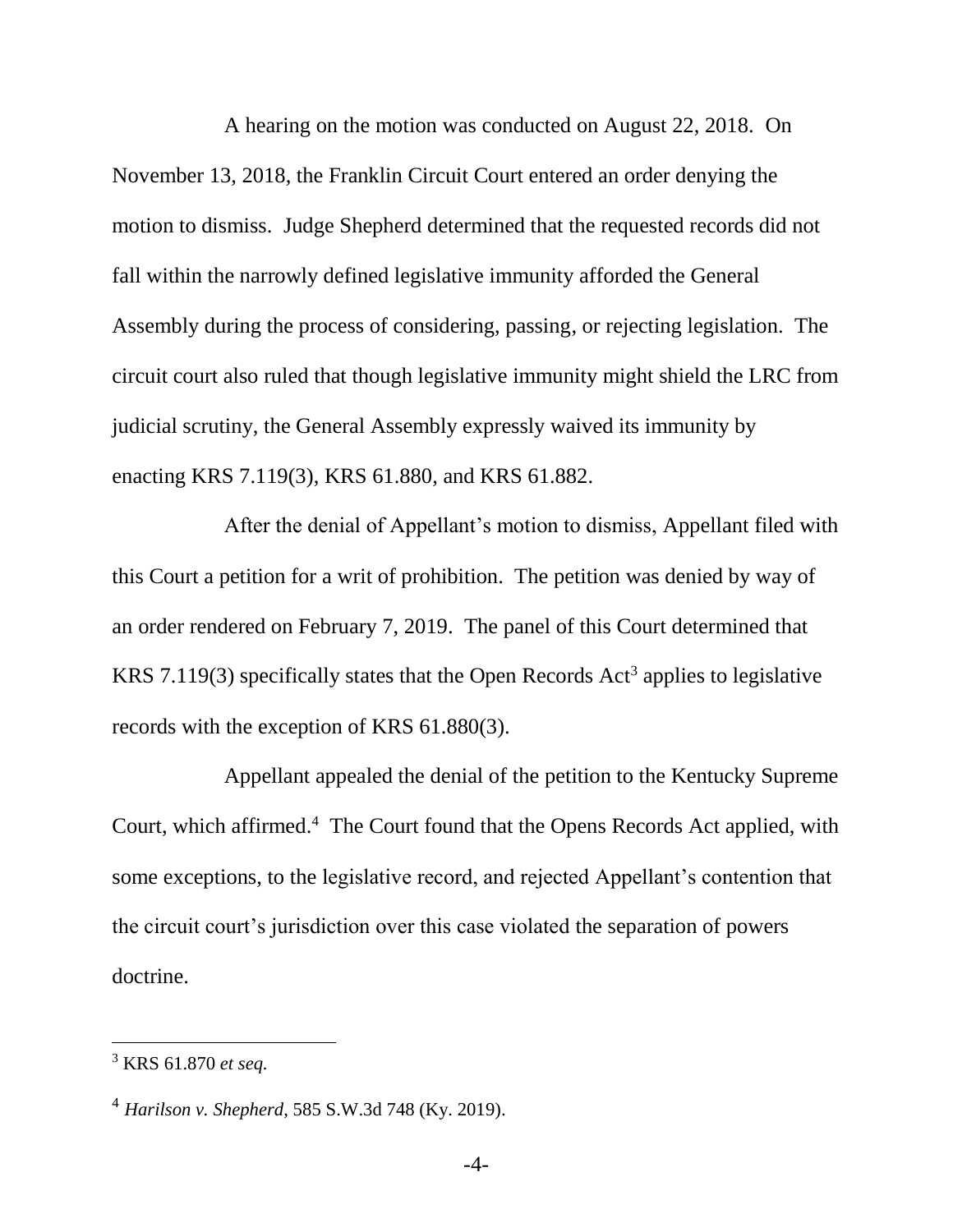At about the same time it was seeking the writ of prohibition,

Appellant filed an appeal to this Court from the Franklin Circuit Court's denial of Appellant's claim of legislative immunity.<sup>5</sup> On November 22, 2019, a panel of this Court held that by establishing a mechanism for seeking open records and providing for judicial review of adverse decisions of the director and the LRC, the General Assembly waived legislative immunity under the instant facts. It sustained the circuit court's determination that even if legislative immunity applied to a legislative staffer on non-legislative matters, such immunity was statutorily waived. Appellant's motion for a rehearing was denied. The Kentucky Supreme Court denied discretionary review on August 13, 2020.

On September 4, 2020, Appellee asked the Franklin Circuit Court to conduct an *in camera* review of the documents at issue, with the complainant's name redacted. It also moved for summary judgment. In response, Appellant moved for summary judgment arguing again that legislative immunity barred Appellee's claim.

On December 7, 2020, the circuit court entered an opinion and order granting Appellee's motion for summary judgment and denying Appellant's motion for summary judgment. In ruling on the motions, the court determined that

 $\overline{a}$ 

<sup>5</sup> *Harilson v. Lexington H-L Services, Inc.*, 604 S.W.3d 290 (Ky. App. 2019), *discretionary review denied* (Aug. 13, 2020).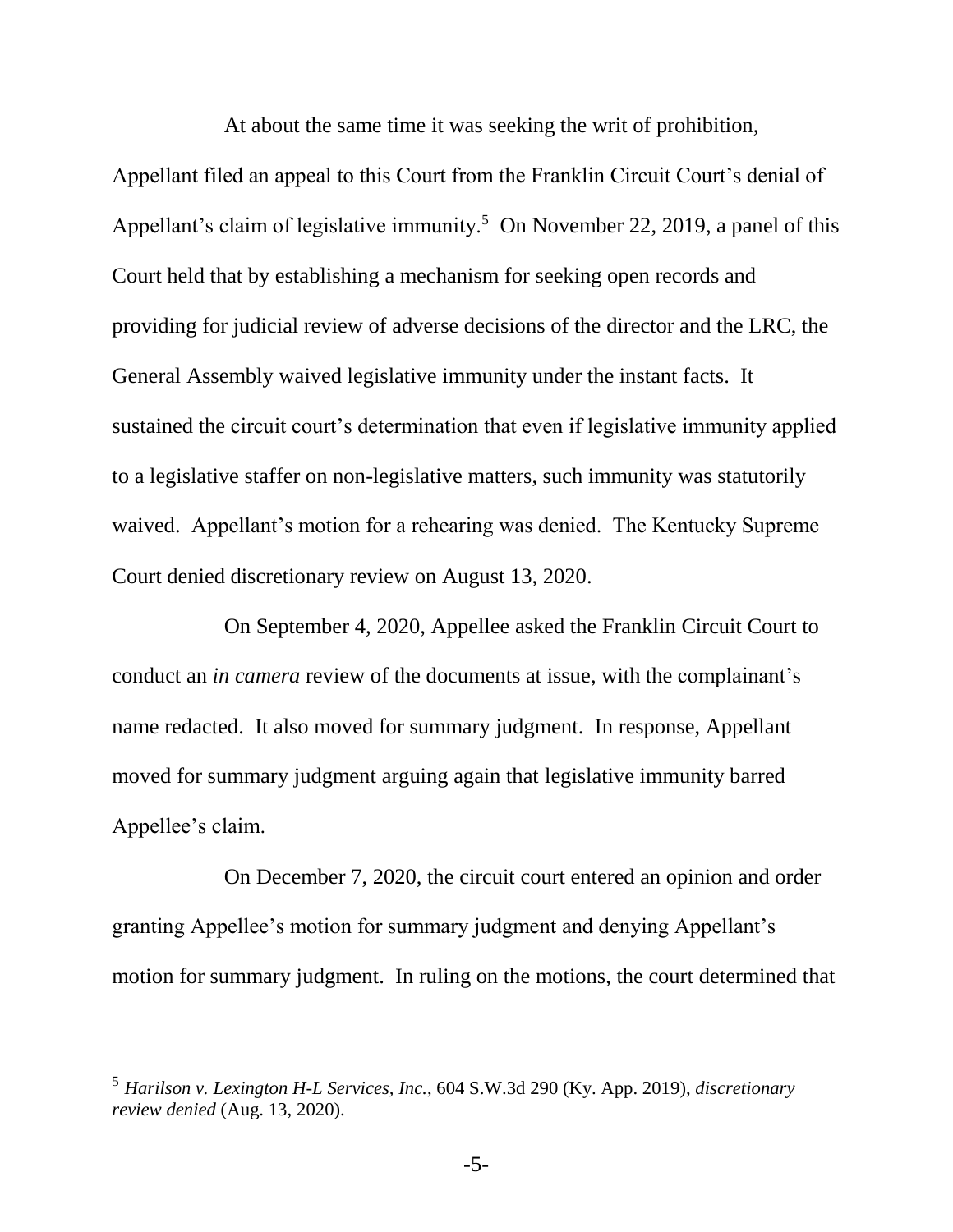1) this case does not present a nonjusticiable political question; 2) the separation of powers doctrine does not bar the Franklin Circuit Court from adjudicating the issues presented; 3) disclosure of the requested records does not interfere with the legislative powers under Section 39 of the Kentucky Constitution; 4) Section 43 of the Kentucky Constitution does not shield disclosure; 5) General Assembly policy is not controlling; 6) redaction cures the personal privacy exception in KRS 61.878; 7) the records are not exempt as administrative adjudication or preliminary documents; and 8) the documents do not invoke the attorney-client privilege or the work-product doctrine. Appellant was directed to produce the documents, with any identifiers of the complaining witness redacted, within 10 days of the judgment.

Thereafter, Appellee moved for an award of its attorney fees and costs, and for the statutory penalty authorized by KRS 61.882(5). By way of an order entered on May 28, 2021, the circuit court awarded attorney fees and costs to Appellee, and denied the statutory penalty. Appellant now appeals from the opinion and order granting summary judgment,<sup>6</sup> and from the order granting Appellee's motion for attorney fees.<sup>7</sup>

 $\overline{a}$ 

<sup>&</sup>lt;sup>6</sup> Appellee states that Appellant produced the documents at issue shortly after entry of the summary judgment on appeal.

 $<sup>7</sup>$  The December 7, 2020 opinion and order granting summary judgment was not made final and</sup> appealable, as the court gave the parties 10 days to file post-judgment motions. Appellee filed its motion for attorney fees during that interval. The opinion and order granting summary judgment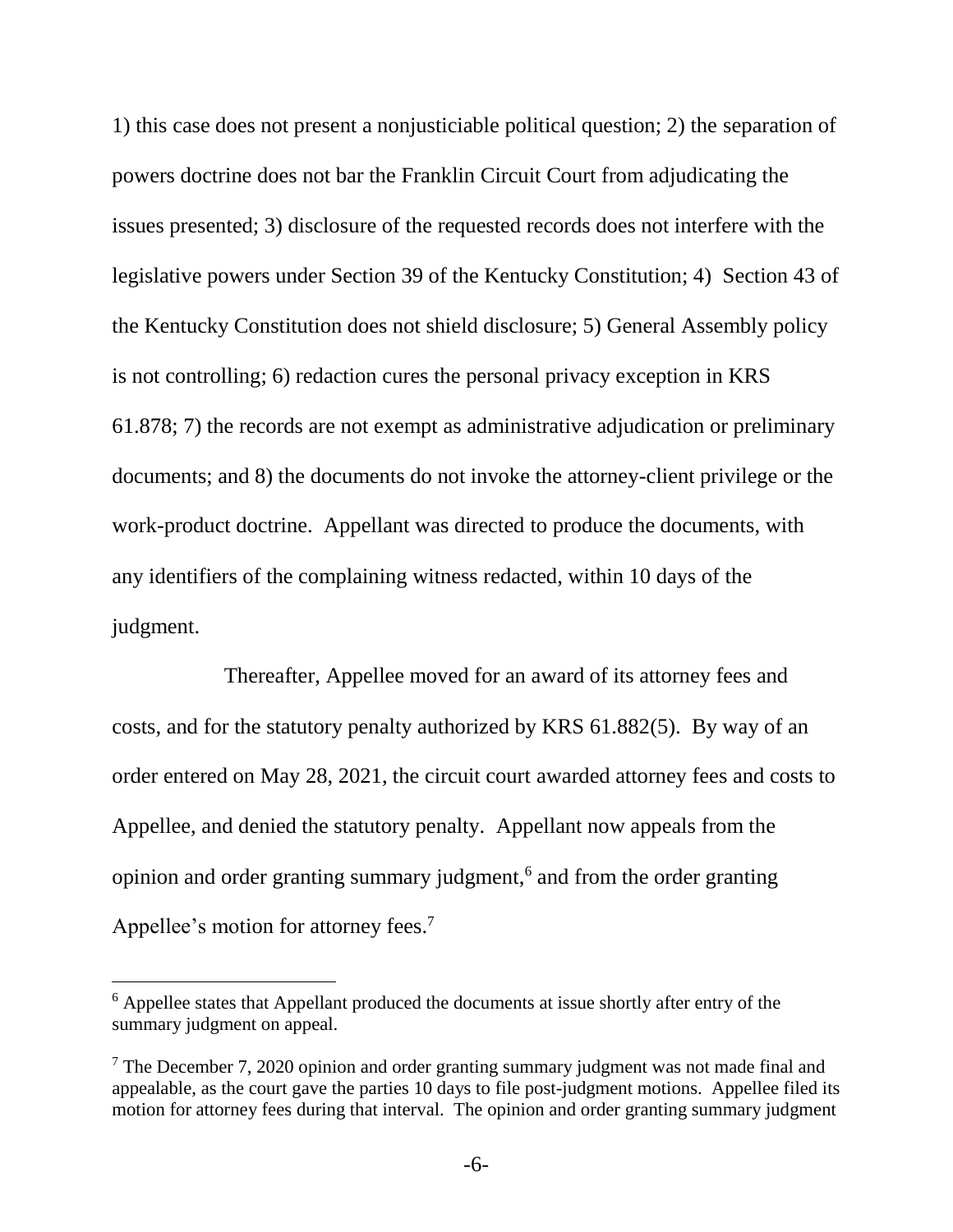#### **STANDARDS OF REVIEW**

Summary judgment "shall be rendered forthwith if the pleadings, depositions, answers to interrogatories, stipulations, and admissions on file, together with the affidavits, if any, show that there is no genuine issue as to any material fact and that the moving party is entitled to a judgment as a matter of law." Kentucky Rules of Civil Procedure (CR) 56.03. "The record must be viewed in a light most favorable to the party opposing the motion for summary judgment and all doubts are to be resolved in his favor." *Steelvest, Inc. v. Scansteel Service Center, Inc.*, 807 S.W.2d 476, 480 (Ky. 1991). Summary judgment should be granted only if it appears impossible that the nonmoving party will be able to produce evidence at trial warranting a judgment in his favor. *Id*. "Even though a trial court may believe the party opposing the motion may not succeed at trial, it should not render a summary judgment if there is any issue of material fact." *Id.* Finally, "[t]he standard of review on appeal of a summary judgment is whether the trial court correctly found that there were no genuine issues as to any material fact and that the moving party was entitled to judgment as a matter of law." *Scifres v. Kraft*, 916 S.W.2d 779, 781 (Ky. App. 1996).

was subsequently incorporated into the April 29, 2021 order granting attorney fees in favor of Appellee, at which time both orders were designated as final and appealable. Appellant's notice of appeal, tendered on May 28, 2021, was therefore timely.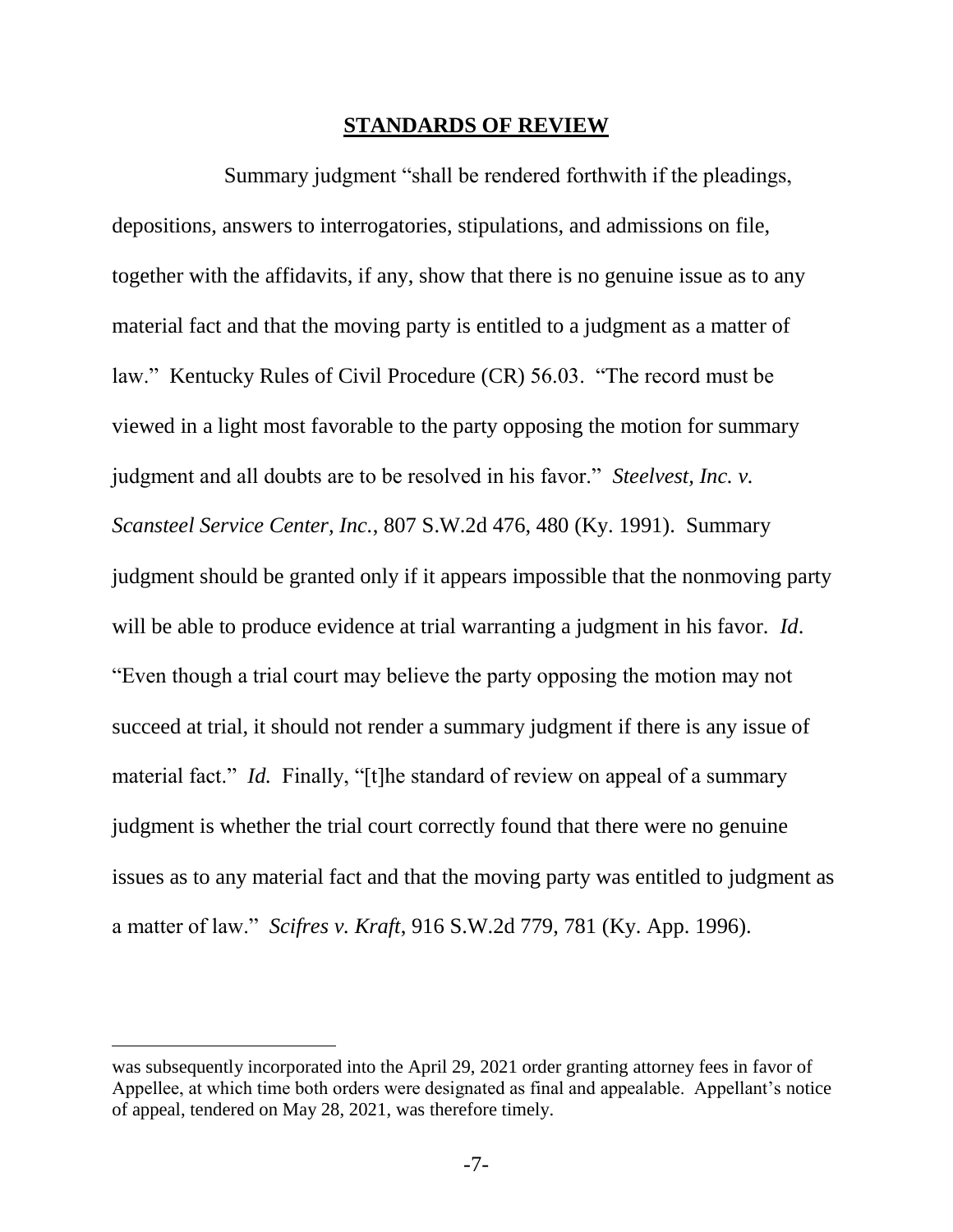We will not disturb an award of attorney fees pursuant to KRS 61.882(5) unless the award is clearly erroneous. *Cabinet for Health and Family Services v. Courier-Journal, Inc.*, 493 S.W.3d 375, 385 (Ky. App. 2016).

### **ARGUMENTS AND ANALYSIS**

Appellant first argues that the Franklin Circuit Court erred in failing to rule that the General Assembly's policy regarding its records presents a nonjusticiable political question. After noting that Section 39 of the Kentucky Constitution grants the General Assembly rule-making authority and plenary power over member conduct, Appellant directs our attention to *Bevin v. Commonwealth ex rel. Beshear*, 563 S.W.3d 74, 83 (Ky. 2018), for the proposition that the General Assembly has explicit power to make its own rules for its own proceedings. Appellant cites *Des Moines Register and Tribune Company v. Dwyer*, 542 N.W.2d 491, 495 (Iowa 1996), and *State v. Beno*, 341 N.W.2d 668, 679 (Wis. 1984), in support of its claim that General Assembly member discipline is well within the regular course of the legislative process, and that a challenge to a legislative policy exempting records related to the legislative process is a nonjusticiable political question. Appellant seeks an opinion reversing the summary judgment on this issue and remanding the matter with directions to dismiss the action with prejudice.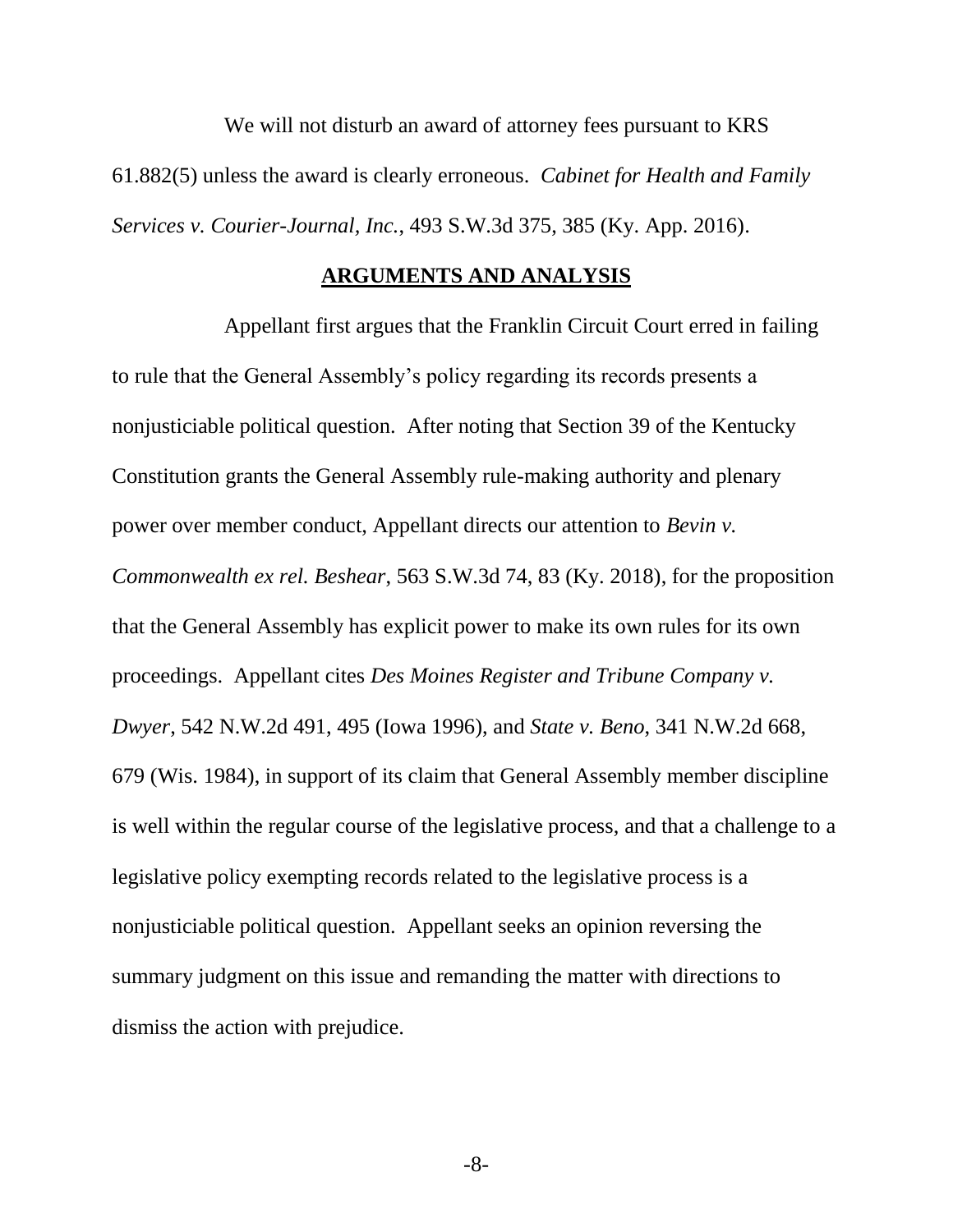In the examining this argument, the Franklin Circuit Court recognized that if a case presents a political question, the judiciary is barred from considering issues which are constitutionally bound to the Legislature. *Japan Whaling Ass'n v. American Cetacean Soc'y*, 478 U.S. 221, 230, 106 S. Ct. 2860, 2866, 92 L. Ed. 2d 166 (1986). The court then determined that the cases cited by Appellant were distinguishable from the instant facts. *Beno*, it found, dealt with a subpoena to compel the production of documents, and *Des Moines Register* addressed Senate phone call records. Neither case involved a legislative grant of judicial authority to review and interpret the applicable open records laws as in the matter at bar. Ultimately, the Franklin Circuit Court determined that while the General Assembly has the authority to adopt its own open records policy, it has chosen to apply the Open Records Act to itself and to grant to the judiciary the right of review from a denial of an open records request. It concluded that Appellant cannot reasonably argue that judicial review of an LRC decision is a nonjusticiable political question, when the General Assembly itself enacted the statute providing for judicial review. Having closely studied the record and the law, and with the benefit of three prior appellate reviews sustaining Appellee's action, we conclude that there is no genuine issue as to any material fact and that Appellee is entitled to a judgment as a matter of law on this issue.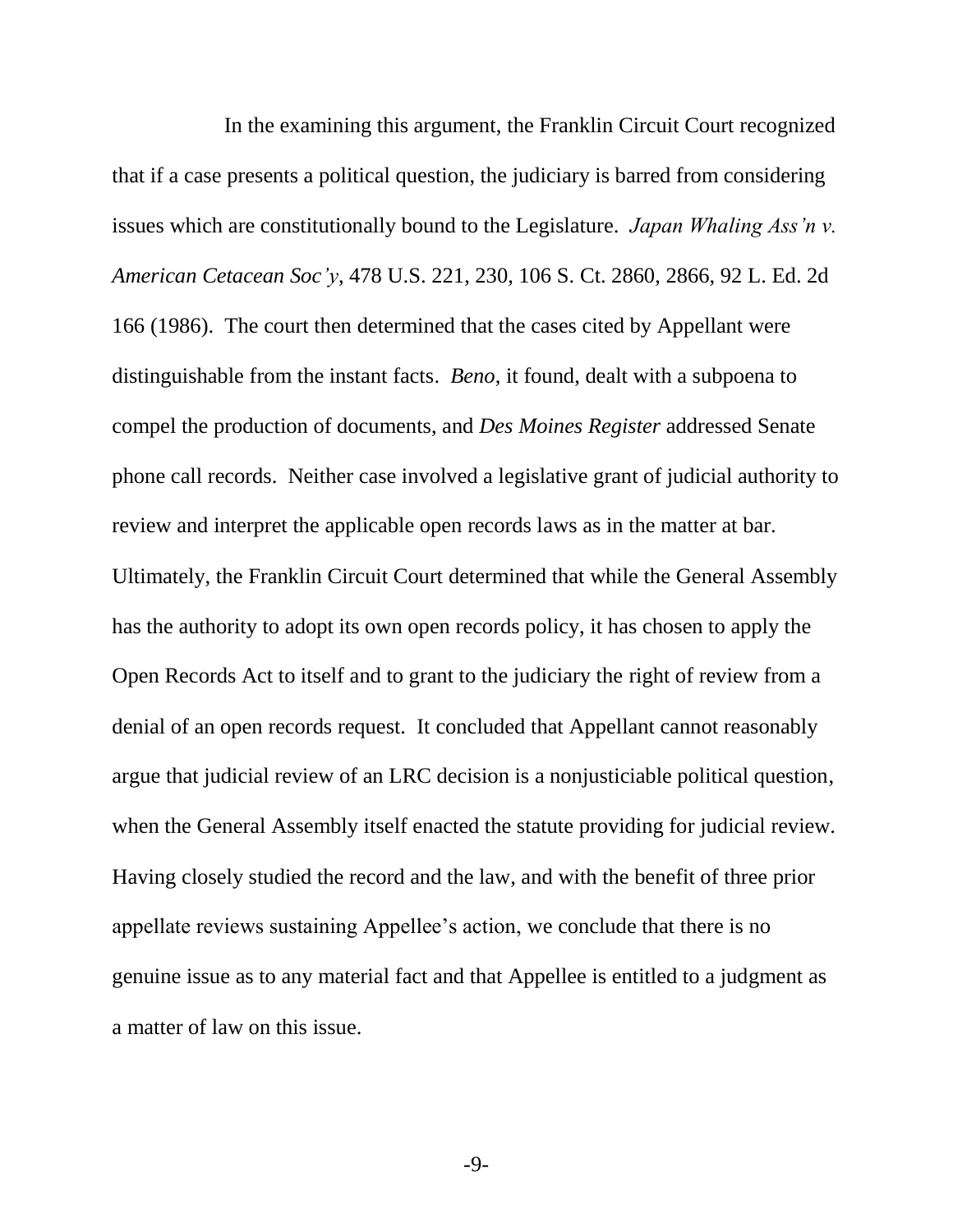Appellant next argues that Appellee's request to have the judicial branch compel disclosure of legislative branch records is barred by the separation of powers doctrine.<sup>8</sup> Directing our attention to *Legislative Research Commission By and Through Prather v. Brown*, 664 S.W.2d 907, 912 (Ky. 1984), and the extrajurisdictional case of *Mecham v. Gordon*, 751 P.2d 957, 963 (Ariz. 1988), Appellant asserts that where authority is granted to the legislative branch, the separation of powers doctrine prevents the judiciary from intervening in the legislative process in any way. He also argues that the doctrine must be strictly construed. While acknowledging that this argument was raised before and adjudicated by the Kentucky Supreme Court in the appeal from this Court's denial of Appellant's petition for a writ of prohibition, *see Shepherd*, 585 S.W.3d at 757, Appellant contends that the separation of powers argument he now asserts fundamentally differs from the one he made before the Kentucky Supreme Court. He asks us to reverse the grant of summary judgment on this issue and dismiss Appellant's complaint.

In *Shepherd*, *supra*, the Kentucky Supreme Court wholly rejected Appellant's separation of powers argument. Lest there be any confusion regarding the scope of the Kentucky Supreme Court's ruling on this issue, the Court's opinion stated in bold print the subject heading, "**The Trial Court Does Not Lack**

 $\overline{a}$ 

<sup>8</sup> KY. CONST. § 28.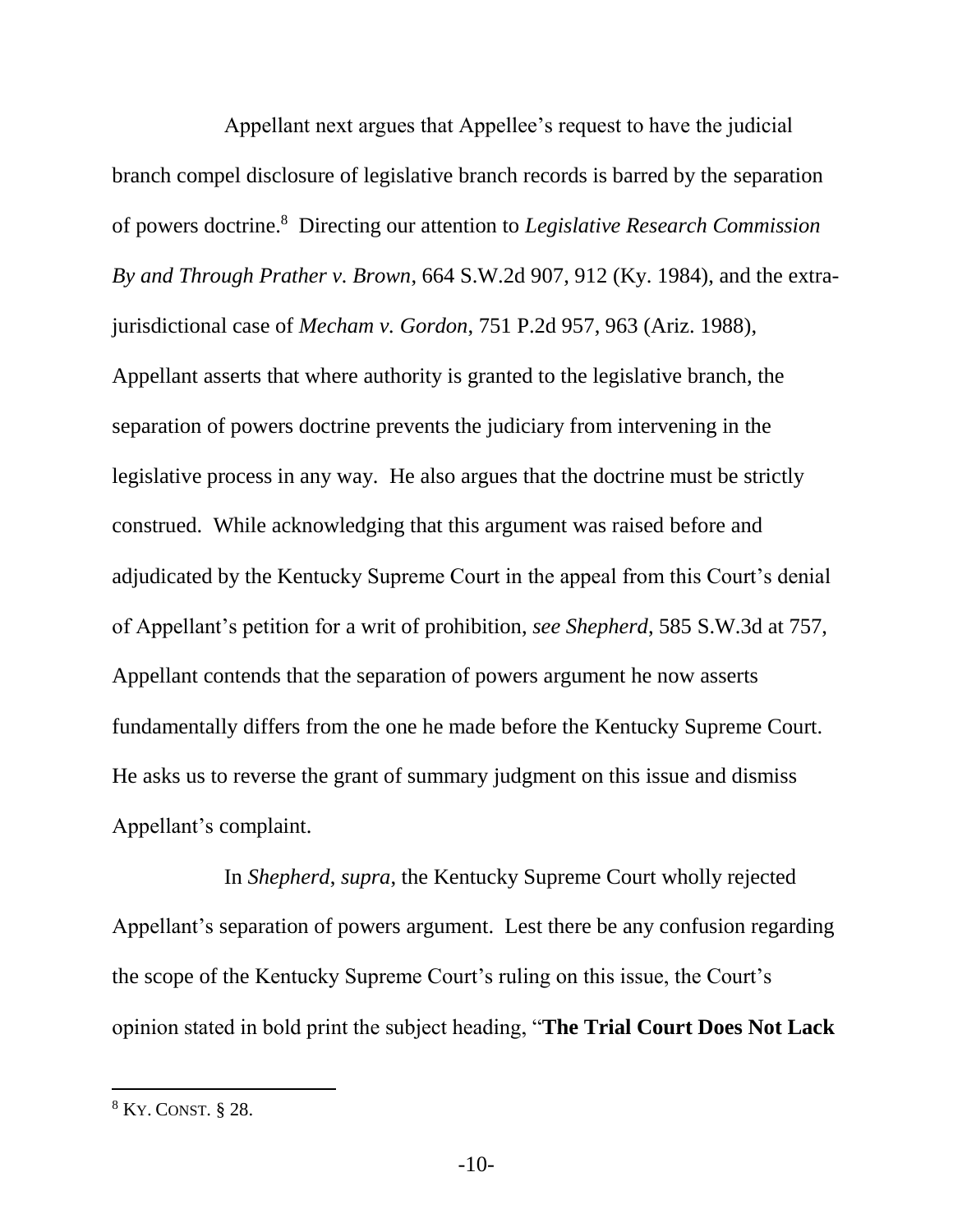**Jurisdiction Based on the Separation of Powers Doctrine**[.]"*Shepherd*, 585 S.W.3d at 757 (emphasis in original). This holding was unequivocal. The Court went on to explicate its reasoning for this conclusion, which we need not repeat herein. Further, we are not persuaded by Appellant's contention that the separation of powers argument raised before the Kentucky Supreme Court (which centered on Appellant's assertion that he was entitled to a writ of prohibition) was fundamentally different from his instant argument (which focuses on the Legislature's constitutional rule-making authority). In rejecting Appellant's separation of powers argument, the Kentucky Supreme Court left no room for future litigation of the same issue. *See TECO Mechanical Contractor, Inc. v. Kentucky Labor Cabinet*, 474 S.W.3d 153, 158 (Ky. App. 2014) (recognizing an "iron rule" that a decision of an appellate court in the same case is "the law of the case" in a subsequent appeal).

Appellant's third argument is that inherent in KY. CONST. § 39 is the legislative power to determine what records are disclosed. Appellant asserts that contrary to the judicial authority set out in KY. CONST. § 121, which requires "rules of procedure to be established" to remove judges from the bench, the disciplinary power of the General Assembly is not subject to the establishment of any formal rules under KY. CONST. § 39. Appellant argues that the plain language of Section 39 does not limit the legislative authority to investigate and govern member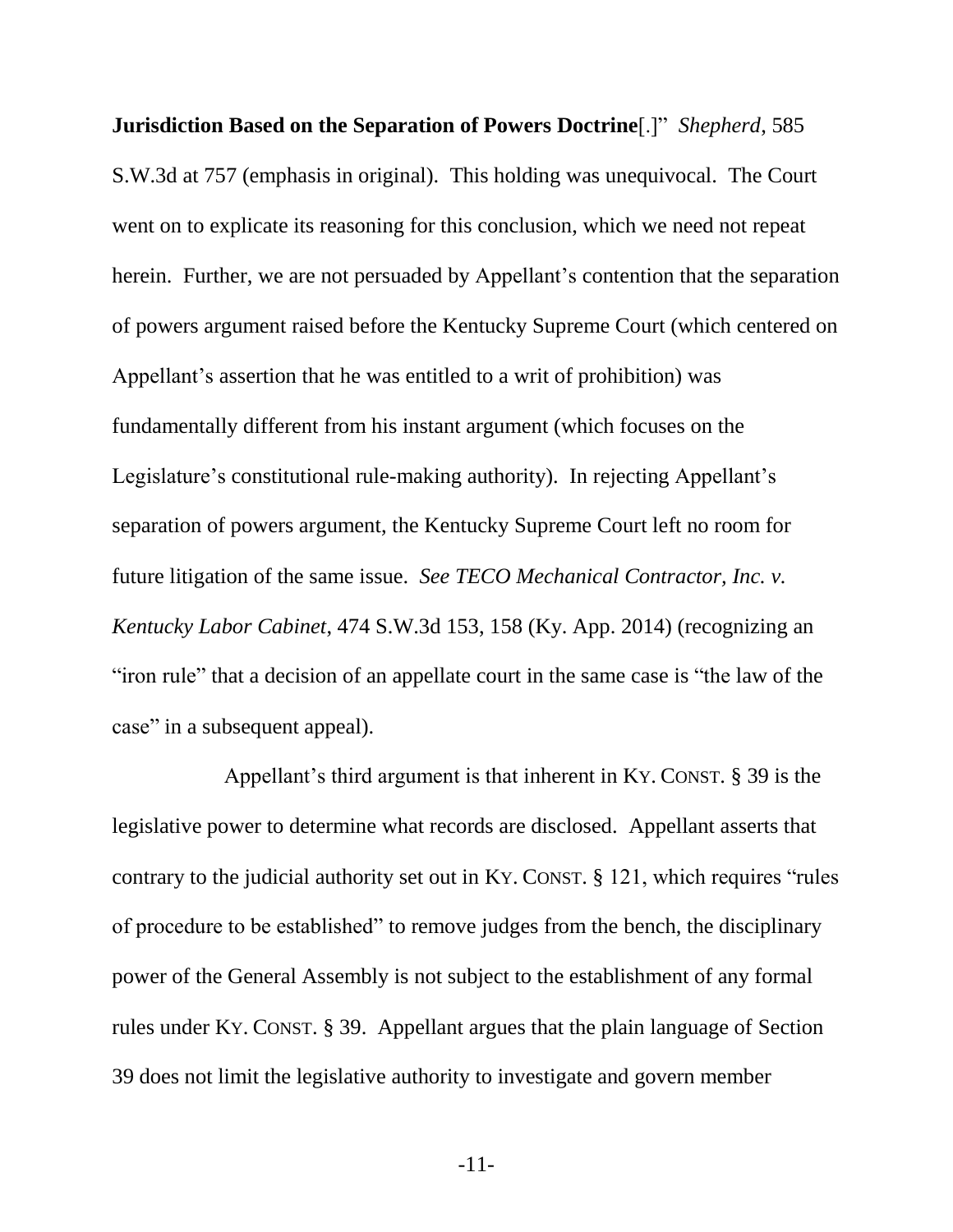conduct in any way nor prescribe any rules of procedure or a records disclosure policy. As the specific rule adopted by the House concerning records instructs the director to implement a policy utilized in the case, Appellant contends that summary judgment on this issue was improperly rendered.

Again, this argument was addressed and rejected by the Kentucky Supreme Court. It stated that, "[a]lthough [the] LRC appears to argue otherwise, the fact that the General Assembly may have adopted different record disclosure rules than the Court of Justice does not present a separation of powers issue." *Shepherd*, 585 S.W.3d at 759 n.16. The Franklin Circuit Court properly found that Appellee's open records request pursuant to KRS 7.119 does not in any way impede the General Assembly's authority to investigate or discipline member misconduct. As has been noted repeatedly throughout this action by the Franklin Circuit Court, this Court, and the Kentucky Supreme Court, the General Assembly voluntarily and within the exercise of its constitutional authority enacted KRS 7.119 for the purpose of addressing its disclosure of public documents. Having done so, Appellant cannot reasonably argue that the provisions of the Act infringe upon the General Assembly's constitutional authority.

For the same reason, we are not persuaded by Appellant's argument that KY. CONST. § 43 operates to shield disclosure of the documents at issue. Kentucky Constitution § 43 states, "[t]he members of the General Assembly shall

-12-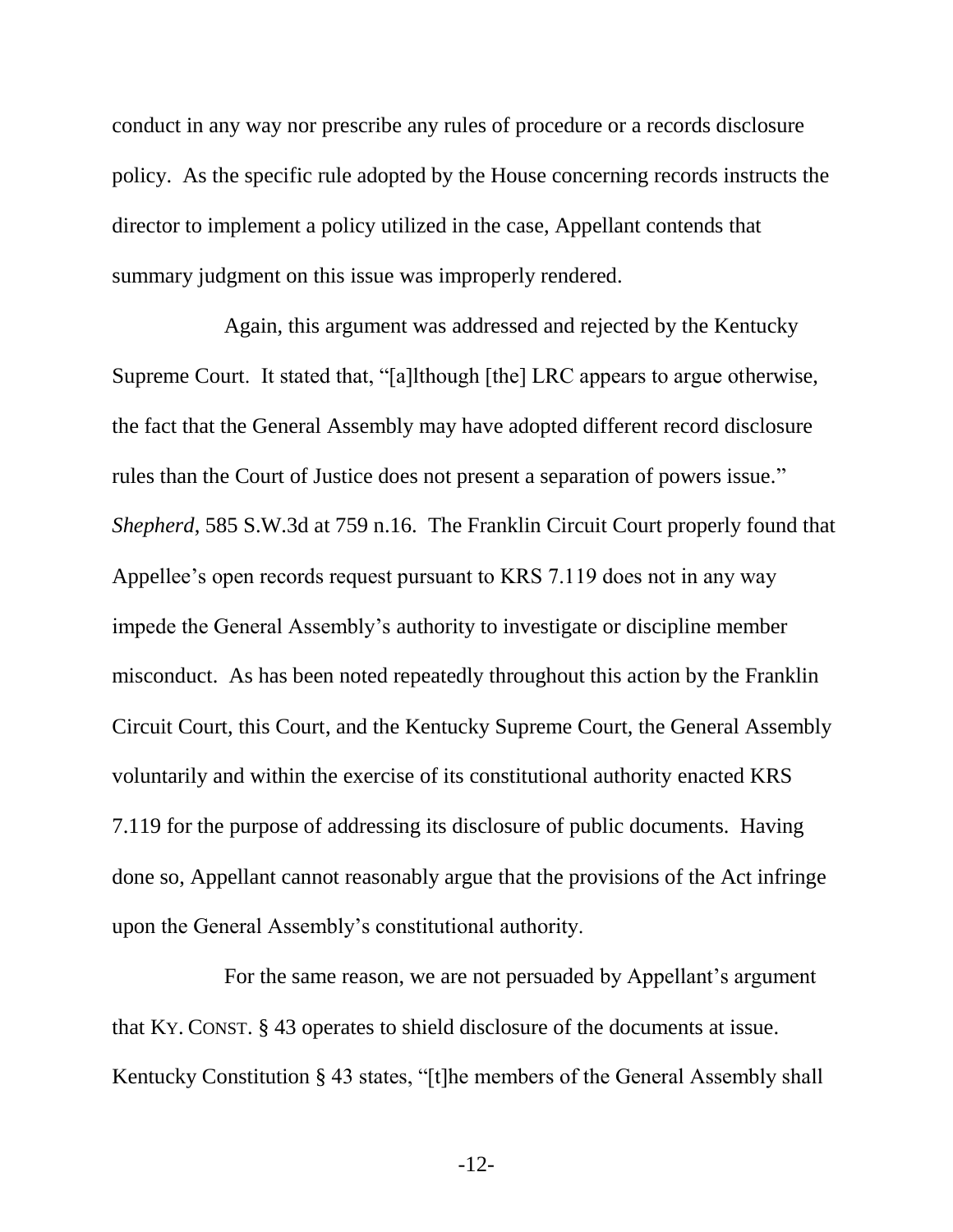... be privileged from arrest ... and for any speech or debate in either House they shall not be questioned in any other place." Again, a panel of this Court addressed the claim of legislative immunity as to the documents at issue in holding that "the General Assembly nonetheless expressly waived legislative immunity as to open records requests submitted to the LRC." *Lexington H-L Services, Inc.*, 604 S.W.3d at 293.

In a related argument, Appellant asserts that an amendment made to

KRS 7.119, effective June 29, 2021, expressly repudiates Appellee's claim that

KRS 7.119 waives legislative immunity. $9$  He directs our attention to KRS

7.119(7), which now states:

 $\overline{a}$ 

[n]othing in this section shall be construed as a waiver or diminishment of any constitutional, common law, or statutory defenses, privileges, or immunities that may apply to any member of the General Assembly, legislative staff, legislative agency or entity, or any other member or employee of the legislative branch.

Further, the following language was added to KRS 7.119(4), which states:

[i]f a request for records in the custody of the Legislative Research Commission or the General Assembly not described in subsection (2) of this section or in [KRS](https://1.next.westlaw.com/Link/Document/FullText?findType=L&pubNum=1000010&cite=KYSTS7.117&originatingDoc=ND5725901BCDC11EBA8DA90D3093981D0&refType=LQ&originationContext=document&transitionType=DocumentItem&ppcid=d113b28e835c44e6920cad9a5dc1074d&contextData=(sc.Search)) [7.117](https://1.next.westlaw.com/Link/Document/FullText?findType=L&pubNum=1000010&cite=KYSTS7.117&originatingDoc=ND5725901BCDC11EBA8DA90D3093981D0&refType=LQ&originationContext=document&transitionType=DocumentItem&ppcid=d113b28e835c44e6920cad9a5dc1074d&contextData=(sc.Search)) is made to the director of the Legislative Research Commission, those records shall not be subject to disclosure. A request for review of the denial of the disclosure shall be made to the Legislative Research Commission, which shall issue its decision within thirty (30) days of the first scheduled meeting held following

 $9^9$  2021 Ky. Acts ch. 160, § 6, H.B. 312 (as codified at KRS 7.119(4) and (7)).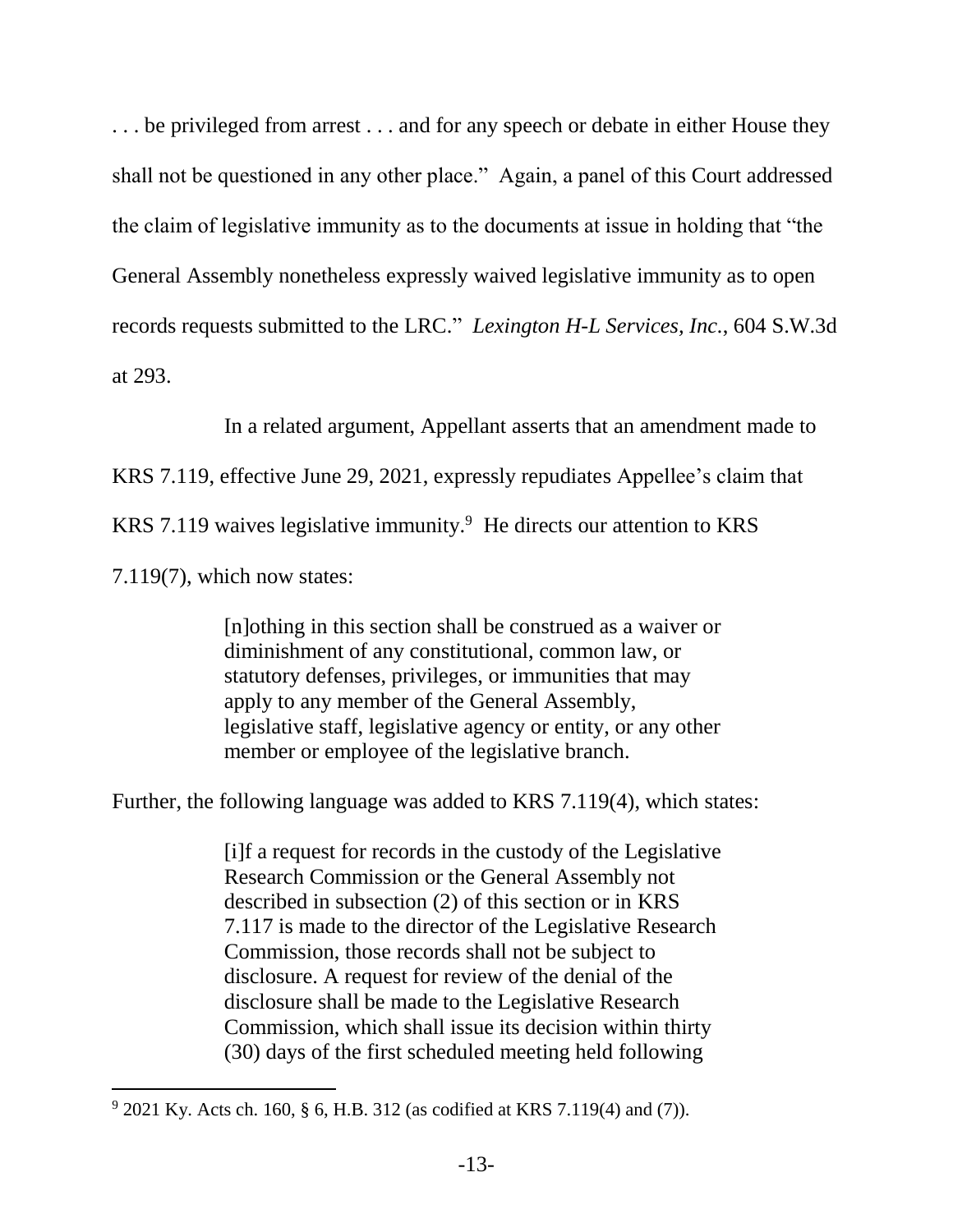receipt of the request for review. That decision shall be final and unappealable.

And finally, KRS 7.119(2) provides:

[a]s used in subsection (1) of this section, "records" includes bills and amendments introduced in the Senate or House of Representatives, Senate and House Journals, Acts of the General Assembly, roll call votes, final reports of committees, Kentucky Administrative Regulations, documents showing salary and expenses paid to members of the General Assembly and all employees of the legislative branch, contracts, receipts and work orders for repairs or renovations to legislative offices or facilities, items cataloged in the legislative library, the Legislative Record, and informational and educational materials offered by the public information office, including legislative videotapes and photographs, calendars, and meeting notices.

Appellant argues that taken in concert, these provisions make it clear that records of the type sought by Appellee are outside the scope of KRS 7.119.

This amendment was enacted long after Appellee's action accrued, and some six months after the entry of the orders on appeal; therefore, it was not addressed by the Franklin Circuit Court. Further, KRS 446.080(3) states that, "[n]o statute shall be construed to be retroactive, unless expressly so declared." "Kentucky law prohibits the amended version of a statute from being applied retroactively to events which occurred prior to the effective date of the amendment unless the amendment expressly provides for retroactive application." *Utility Management Group, LLC v Pike County Fiscal Court*, 531 S.W.3d 3, 9 (Ky. 2017)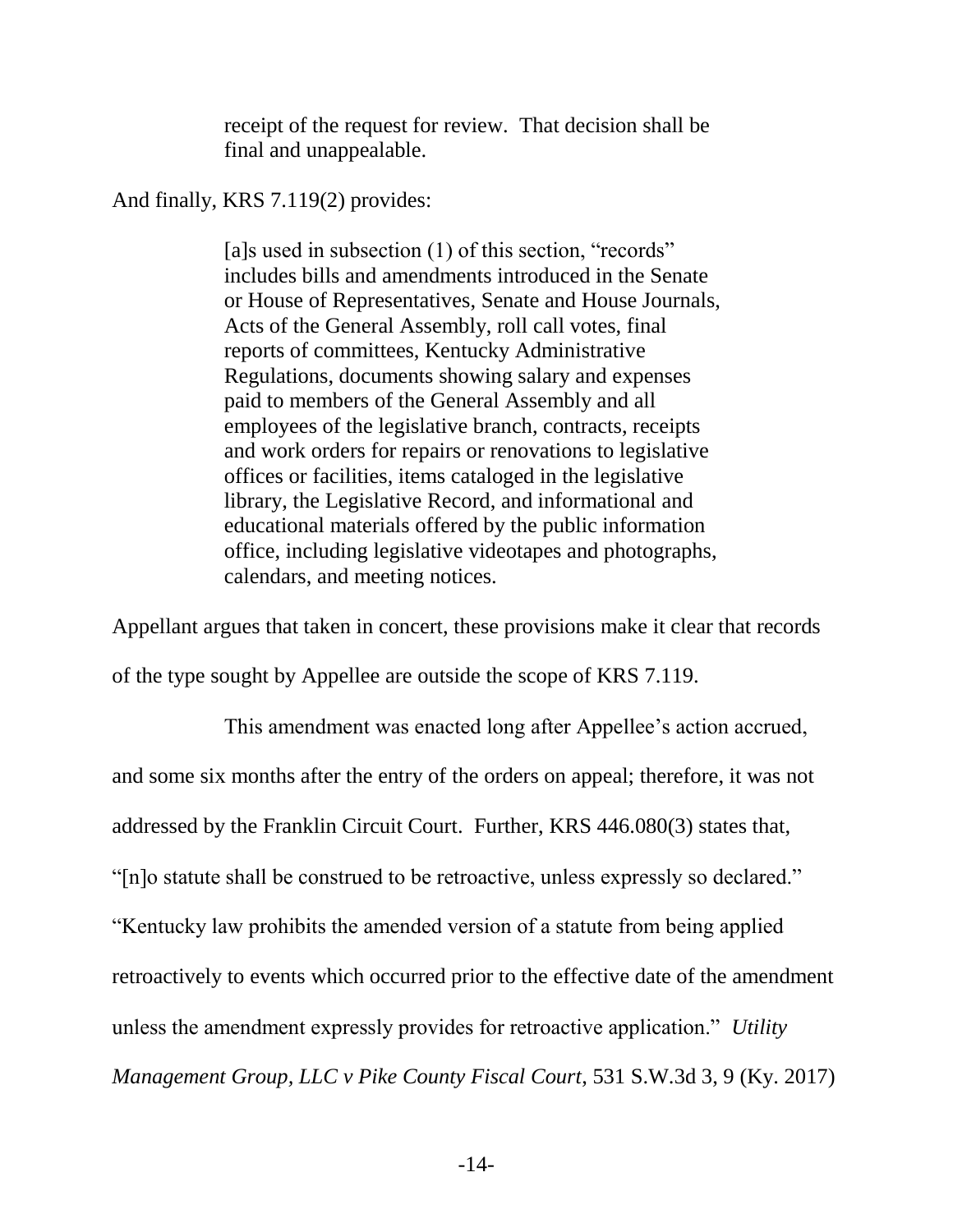(citation omitted). The amended version of KRS 7.119 does not expressly provide for retroactive application; therefore, it cannot be applied to Appellee's claim.

Appellant's sixth argument is that the General Assembly, through the LRC, has a policy of making records confidential and not subject to disclosure. He contends that the LRC has a long history of protecting confidential records, especially to protect the privacy of affected individuals. Woven into this argument is his claim that attorney-client privilege and the attorney work-product doctrine operate to shield the requested documents from Appellee's open records request. As applied herein, Appellant argues that the longstanding General Assembly policy protecting personnel privacy coupled with the attorney-client privilege and attorney work-product doctrine require reversal of the summary judgment on appeal.

Appellant has cited no authority for the proposition that a policy of the General Assembly, even if longstanding, may supplant the clear language of KRS 7.119 as it existed at the time Appellee's action accrued. Similarly, though LRC general counsel Laura Hendrix may have been involved in investigating Appellant's complaint, there is no basis for concluding that the requested records implicate the attorney-client privilege nor are subject to the attorney work-product doctrine.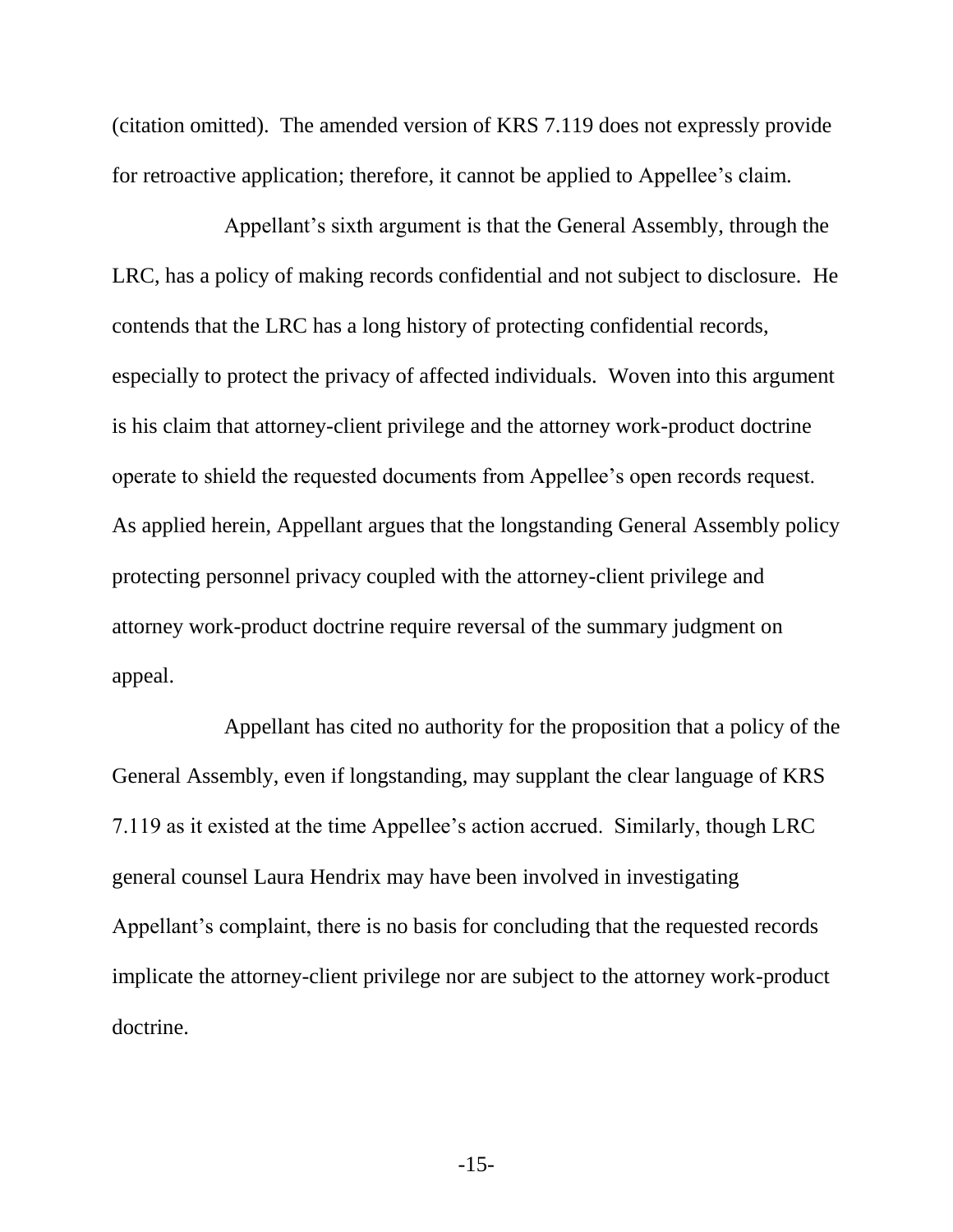Finally, Appellant argues that because the LRC's denial of Appellee's

request was not "willful" for purposes of KRS 61.882(5), the Franklin Circuit

Court erred in awarding attorney fees under the statute. It states that,

[a]ny person who prevails against any agency in any action in the courts regarding a violation of [KRS](https://1.next.westlaw.com/Link/Document/FullText?findType=L&pubNum=1000010&cite=KYSTS61.870&originatingDoc=NC2C89B60AA0B11DAB900D8B04EA81CAB&refType=LQ&originationContext=document&transitionType=DocumentItem&ppcid=c8a7cc153f6e4d0d828ed2880ea535ec&contextData=(sc.Default)) [61.870](https://1.next.westlaw.com/Link/Document/FullText?findType=L&pubNum=1000010&cite=KYSTS61.870&originatingDoc=NC2C89B60AA0B11DAB900D8B04EA81CAB&refType=LQ&originationContext=document&transitionType=DocumentItem&ppcid=c8a7cc153f6e4d0d828ed2880ea535ec&contextData=(sc.Default)) to [61.884](https://1.next.westlaw.com/Link/Document/FullText?findType=L&pubNum=1000010&cite=KYSTS61.884&originatingDoc=NC2C89B60AA0B11DAB900D8B04EA81CAB&refType=LQ&originationContext=document&transitionType=DocumentItem&ppcid=c8a7cc153f6e4d0d828ed2880ea535ec&contextData=(sc.Default)) may, upon a finding that the records were willfully withheld in violation of KRS [61.870](https://1.next.westlaw.com/Link/Document/FullText?findType=L&pubNum=1000010&cite=KYSTS61.870&originatingDoc=NC2C89B60AA0B11DAB900D8B04EA81CAB&refType=LQ&originationContext=document&transitionType=DocumentItem&ppcid=c8a7cc153f6e4d0d828ed2880ea535ec&contextData=(sc.Default)) to [61.884,](https://1.next.westlaw.com/Link/Document/FullText?findType=L&pubNum=1000010&cite=KYSTS61.884&originatingDoc=NC2C89B60AA0B11DAB900D8B04EA81CAB&refType=LQ&originationContext=document&transitionType=DocumentItem&ppcid=c8a7cc153f6e4d0d828ed2880ea535ec&contextData=(sc.Default)) be awarded costs, including reasonable attorney's fees, incurred in connection with the legal action. If such person prevails in part, the court may in its discretion award him costs or an appropriate portion thereof. In addition, it shall be within the discretion of the court to award the person an amount not to exceed twenty-five dollars (\$25) for each day that he was denied the right to inspect or copy said public record. Attorney's fees, costs, and awards under this subsection shall be paid by the agency that the court determines is responsible for the violation.

KRS 61.882(5).

In examining this issue, the Franklin Circuit Court determined that there was no constitutional nor other lawful basis for the LRC's withholding of the requested documents from Appellee. As such, the court found the LRC's noncompliance with Appellee's request to be a "willful" withholding for purposes of KRS 61.882(5). The record and the law support a finding "that the records were willfully withheld[.]" *Id.* Accordingly, the award of attorney fees was not clearly erroneous. *Courier-Journal, Inc.*, *supra*. We find no error.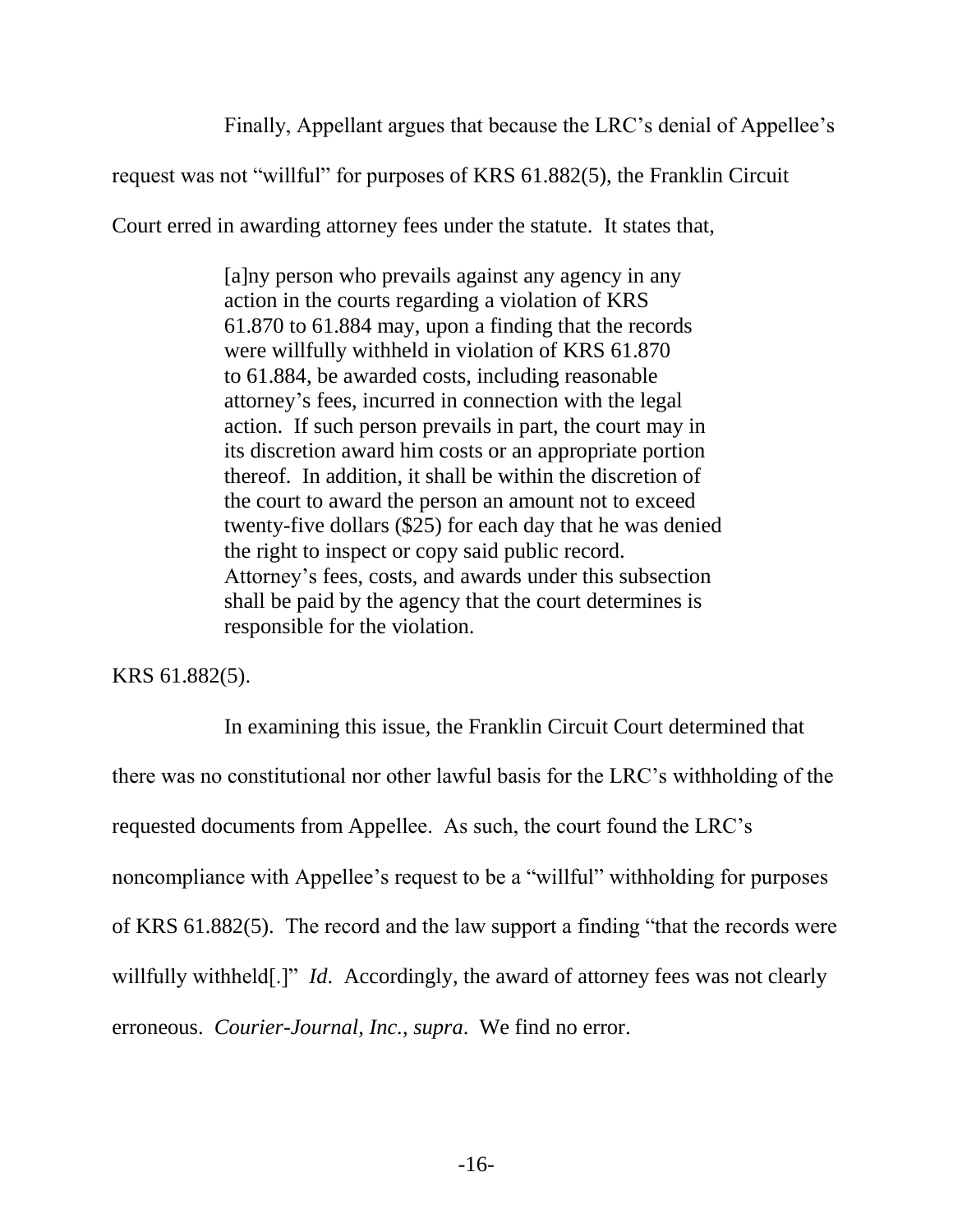#### **CONCLUSION**

The General Assembly's records policy does not present a nonjusticiable political question, as the General Assembly enacted KRS 7.119 for the express purpose of disclosing such records. Appellee's request to have the judiciary compel disclosure of legislative records is not barred by the Separation of Powers doctrine. Neither Section 39 nor Section 43 of the Kentucky Constitution shield disclosure of the documents, and the amended version of KRS 7.119 does not have retroactive application. The General Assembly's policy of nondisclosure does not supplant its enactment of KRS 7.119, and the facts do not implicate the attorney-client privilege nor the attorney work-product doctrine. And finally, the award of attorney fees and costs pursuant to KRS 61.882(5) was not clearly erroneous. For these reasons, we affirm the summary judgment and award of attorney fees of the Franklin Circuit Court.

MAZE, JUDGE, CONCURS.

LAMBERT, JUDGE, CONCURS IN PART, DISSENTS IN PART, AND FILES SEPARATE OPINION.

LAMBERT, JUDGE, CONCURRING IN PART AND DISSENTING IN PART: I concur with the presiding Judge's Opinion with the exception of awarding attorney's fees to the Appellee, to which I respectfully dissent.